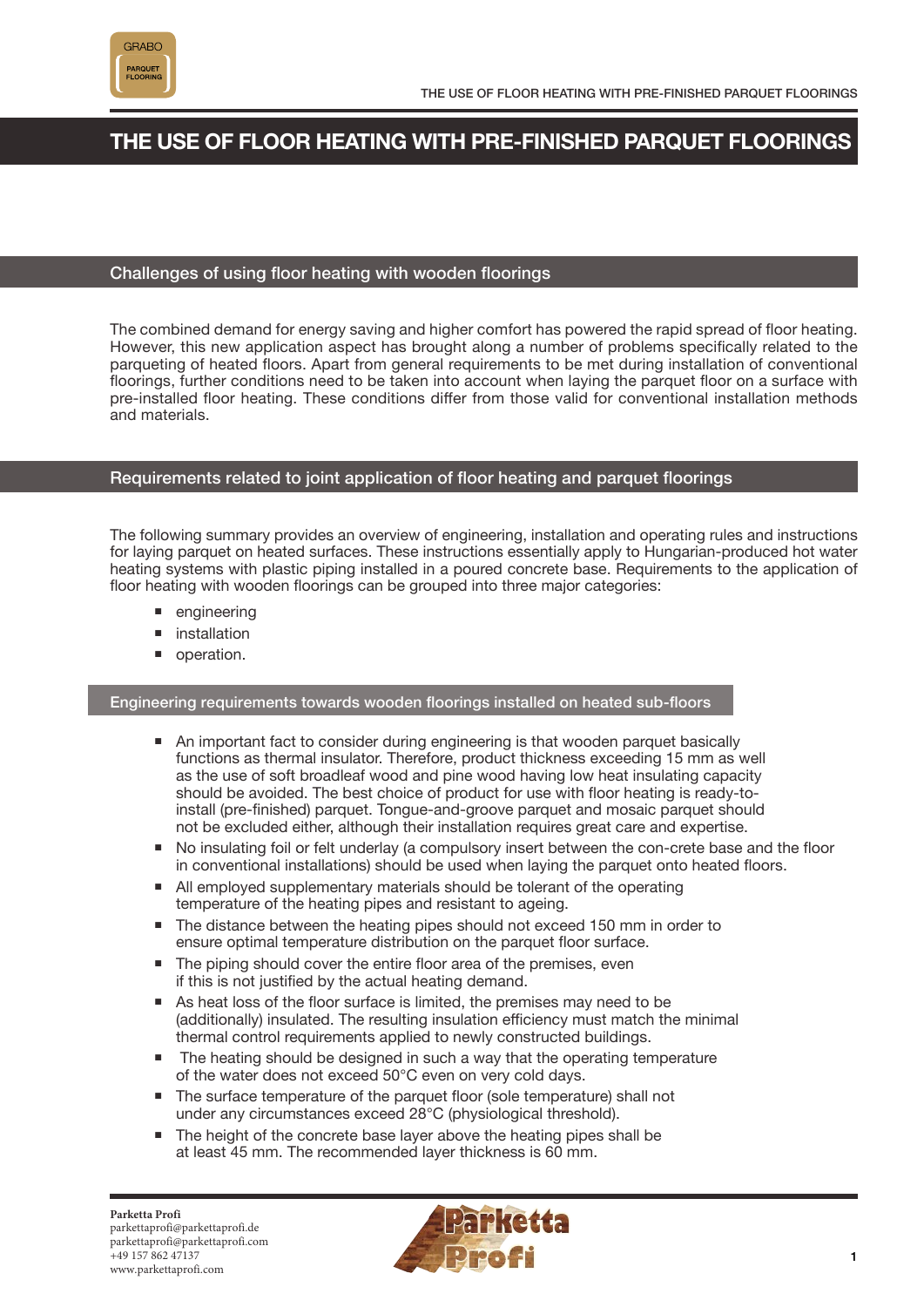

Installation instructions

- The moisture content of the installed parquet floor shall not exceed 7–8%, otherwise cracks can appear as the wood dries up.
- Numerous problems can result from installation of the parquet flooring on a wet concrete base. The appropriate moisture content of the screed, as indicated in related publications, shall not exceed 1,8%.
- Do not start the heat-up before screeding has been completed and the concrete has fully set. Heating up shall be carried out according to the enclosed instructions at a temperature of at least 50°C or at the highest allowed temperature specified by the designer. After switching on the heating system the temperature of the heating water can be gradually raised by 10°C per day.
- The heat bridge between the concrete base and the parquet floor can be efficiently reduced by gluing. A solvent type polyurethane adhesive shall be used for the purpose. After gluing, leave the adhesive to harden for the time indicated in the manufacturer's instructions. As the heat bridge is usually small, it is recommended to apply a layer of self-leveling mix on the suitably dry screed surface. Upon drying up it provides a very smooth surface with an excellent heat transfer capacity.
- An expansion gap shall be left between the wall and the border of the screed layer, the wall and the parquet floor and  $-$  for premises larger than 50  $\text{m}^2$  – in the middle.

#### Operating instructions

- Relative air humidity in the premises with wooden parquet installed on top of a heated floor shall not go below 50%. Lower moisture levels should be compensated.
- Both the heating up and the cooling down should be carried out gradually to prevent temperature stress. The standard 5-day turnaround shall be maintained in all cases.
- A temperature switch shall be used to control the flow temperature of the heating water and prevent it from exceeding the set limit values.
- Avoid applying excessive moisture to the parquet floor during wet clean-ing, as these systems are extremely sensitive to any change of moisture content.

## Conclusions and recommendations

- The floor heating equipment and the flooring constitute an integrated module and should be treated as such. A change implemented in one part of the module inevitably affects the other component as well. This circumstance should be very carefully considered during both engineering and installation.
- The floor heating and the wooden floor can coexist within one system. However, both the designer and the installation personnel should keep in mind that the element to show on the surface of the module is the parquet. Laying the parquet floor within such an application requires special expertise and should only be performed by qualified personnel.
- The heated floors can be topped with pre-finished wooden parquet. The heat irradiated by the screed layer will not harm the wooden covering. Observations have revealed no parquet damage on locations where the instructions were closely followed.
- Beech and maple finished floors are not recommended for joint application with floor heating due to a higher degree of swelling and shrinking typical of these materials.

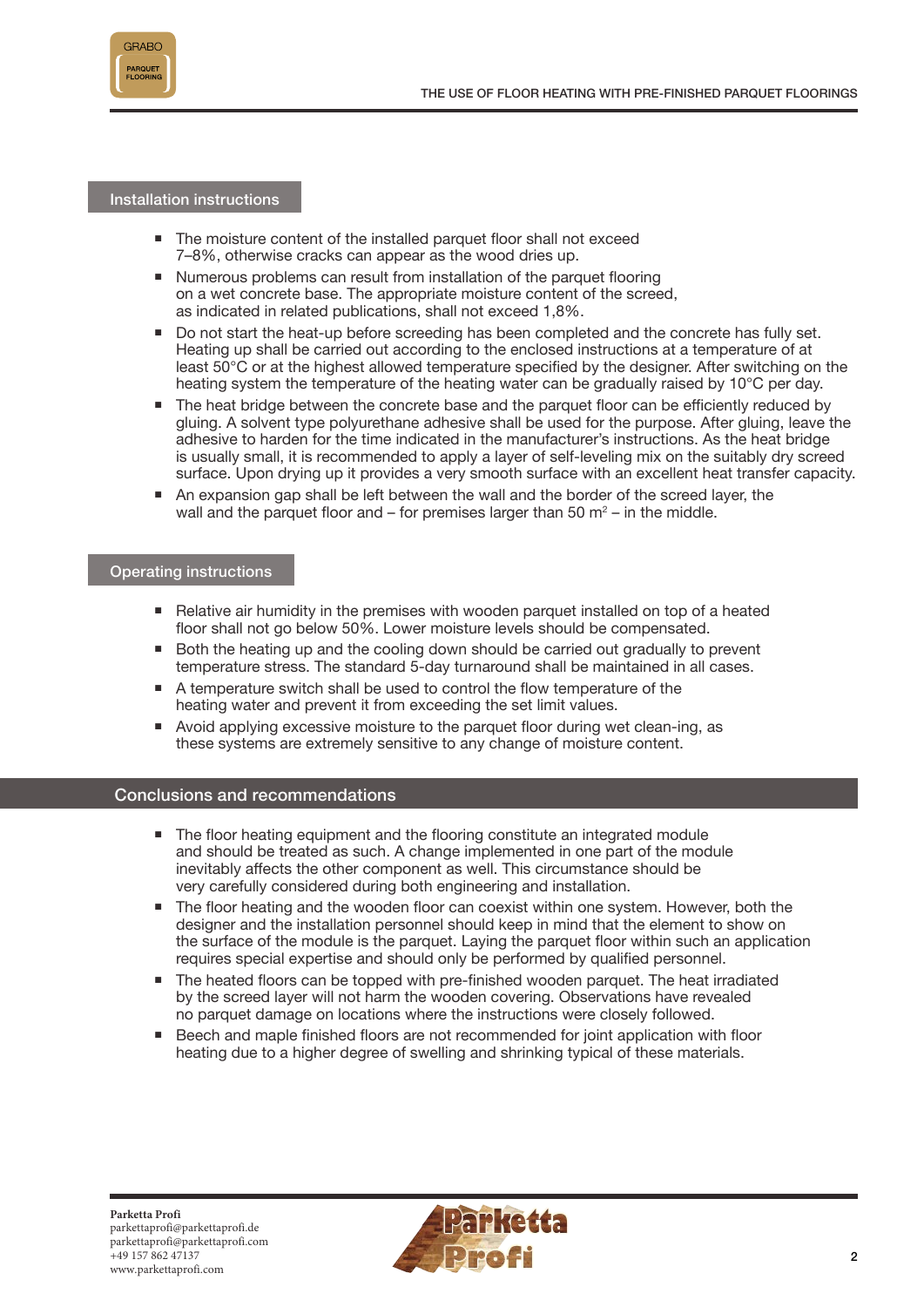

# Installation of the floor heating system

Taking measurements and keeping records of the obtained data, making use of the information below and precise fulfillment of the instructions contribute to the precise and safe implementation of the project.

**Customer:** …………………....…............................................................................…………………………

- **Location:** ………….....................………….............................................................…………………………
- **Thickness of the concrete layer:** ……......................................................................................…… mm

**Completion date of the concrete work:** ……................ day ……............... month ……............... year

**Heat-up starting date upon concrete setting:** …..…...…… day ……….....… month ……….....… year

## **Heating up procedure:**

| Day 1:                                                                       | heating up at water temperature $+20^{\circ}$ C                                                                |
|------------------------------------------------------------------------------|----------------------------------------------------------------------------------------------------------------|
| Day 2:                                                                       | heating up at water temperature $+30^{\circ}$ C                                                                |
| Day 3:                                                                       | heating up at water temperature $+40^{\circ}$ C                                                                |
| Dav 4:                                                                       | heating up at water temperature $+50^{\circ}$ C<br>(or the highest temperature allowed by the system designer) |
| <b>Days 5–15:</b> heating at the highest allowed temperature, 24 hours a day |                                                                                                                |
|                                                                              | <b>Day 16:</b> reducing the heating temperature to $+40^{\circ}$ C                                             |
|                                                                              | <b>Day 17:</b> reducing the heating temperature to $+30^{\circ}$ C                                             |
| Dav 18:                                                                      | reducing the heating temperature to $+20^{\circ}$ C                                                            |
|                                                                              | <b>Day 19:</b> moisture control (1.8% for concrete base, carbide (CM) test)                                    |

**Moisture control procedure according to the carbide (CM) method shall be carried out by the parquet installation specialist. Depending on the size of the floor area, the designer will indicate the sampling points for running the carbide test.**